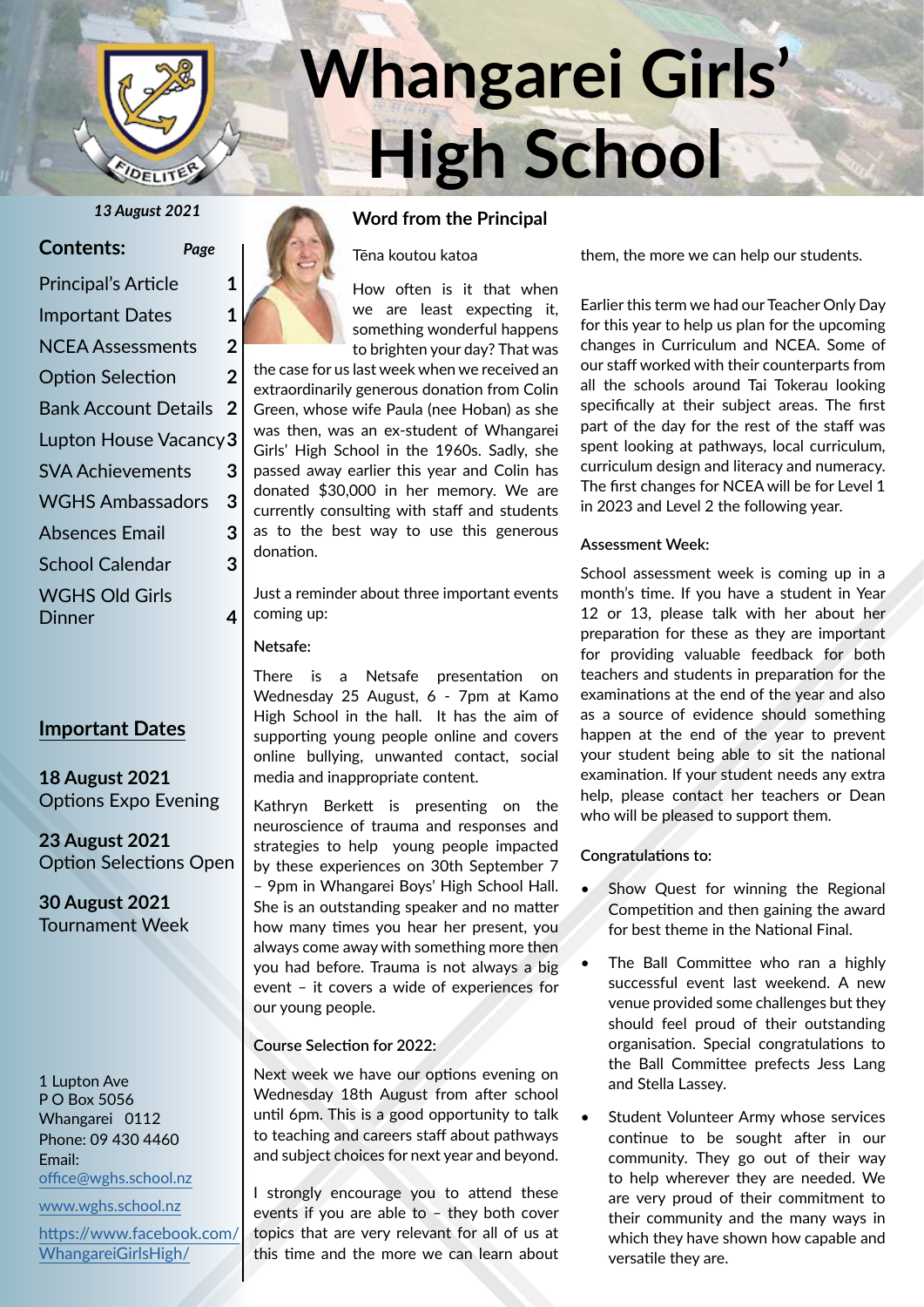You will have heard Minister Chris Hipkins say that we need to be prepared for a Stage 4 lockdown if the Delta is present in our community. As part of our preparation, we ask that you check your contact details on the parent portal and let us know of any changes which need to be made. This includes your residential and postal addresses and phone numbers.

We are still seeing students who are unwell. Please keep your student at home if she is sick as we do not have facilities to

#### **Authenticity of student assessment work**

In NCEA assessments that can be worked on outside of the classroom students need to sign an authenticity statement saying that the work in the assessment is their own and that they have acknowledged any information that they have got from other people and sources in the bibliography or throughout the assessment. If there is any doubt about the authenticity of assessment work, you will be required to produce evidence to support authenticity.

You may have to show some or all of the following:

- An interview regarding your understanding of the subject matter.
- The production of rough notes/drafts/logs of work.

It is your responsibility to keep this information for ease of proving authenticity.

look after sick students and we will be contacting you to ask you to pick them up. A message to our attendance officer ensures their attendance is marked as medical. Thank you in anticipation of your support.

Ngā manaakitanga

**Anne Cooper** *Principal*

If the assessment work is identified as not being authentic the student will be interviewed by the Principal's Nominee and Deputy Principal. If they find that the work is not the student's own, the student will receive a Not Achieved grade and a formal letter will be sent home. This is also called plagiarism. Plagiarism is taking another person's ideas, words, images or inventions and presenting them as your own. Paraphrasing or just changing some words from another person's work without quoting and acknowledging its source is also plagiarism. Plagiarism is detected digitally and is treated as a serious form of cheating and will result in a not achieved grade.

To ensure that the student's assessment work is authentic it is very important that it is not shared with other students or with tutors.

**Sonya Lockyer** *Deputy Principal*

|  | <b>Option Selection Support</b> |  |
|--|---------------------------------|--|
|--|---------------------------------|--|

| Week 3<br>9-13 August             |              | Year 10 Career programme is run with all Year 10 students |
|-----------------------------------|--------------|-----------------------------------------------------------|
| Week 4<br>16-20 August            | 18 August    | Options Expo-2.15pm to 6pm                                |
| Week 5<br>23-27 August            | 23 August    | Students can start selecting courses on Schoolpoint       |
| Week 6<br>30 August - 3 September | 2 September  | Long whanau-course selection mentoring                    |
| Week 7<br>6-10 September          | 9 September  | Long whanau-course selection mentoring                    |
|                                   | 10 September | Option selections close on Schoolpoint                    |

#### **URGENT MESSAGE:**

The school and hostel bank accounts have changed to ASB:

School 12-3099-0107679-00

Hostel 12-3099-0107679-02

## **THE OLD BNZ BANK ACCOUNT HAS BEEN CLOSED!!**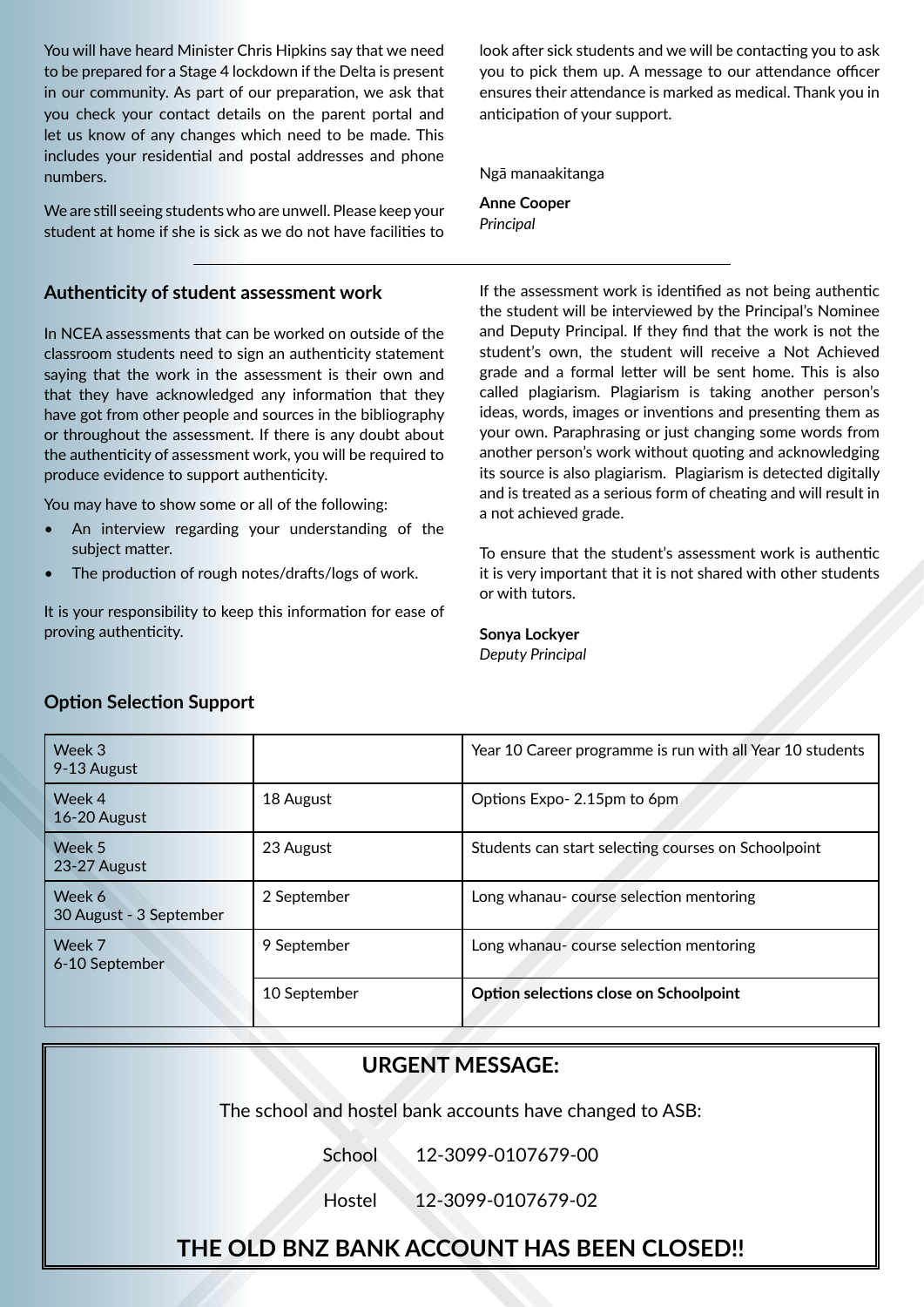## **School Calendar**

#### **August**

**13** Snr Netball Div 1 & 2 Service Academy - **Cookery** Atamira Dance Company L3 Barista

- **16** Midweek Girls 15 Rugby 13 ECD placements National Spelling Bee BOT Meeting
- **17** 11OED Pukenui Tramp 1 Y12/13ESS Rocket Lab
- **18** Y12/13 Art History Walk *Options Expo Evening*

**19** NSSA Badminton 11OED Pukenui Tramp 2 Women in Trades

- **20** Snr Girls Basketball Trades trip Service Academy - **Cookery** Epro8 Challenge Y11-13 Hauora Hospital trip L3 Barista Snowplanet Training
- **23** 12ACP ATV course Top Art Exhibition Midweek Girls 15 Rugby Y13 ECD Placements *Option Selections Open*
- **24** NSSA Y9/10 Jnr Netball 10DOE Training Tramp
- **25** 11PEDSM Turbo Touch Netsafe Presentation 13OED Cycle Training Get to Go Regionals
- **27** Secondary School Beast Snowplanet Training 13OED Cycle Training 12Economics Trip Y12 Allied Training L3 Barista
- **28** Clay Target Shooting
- **30** Y13 Drama Grad Production *Tournament Week*

#### **Lupton House Vacancy**

**https://www.seek.co.nz/job/53424002**

#### **Kaiāwhina**

Definition:

1. (noun) helper, assistant, contributor, counsel, advocate.

We are seeking a new team member for our busy Girls' Hostel. Shifts are afternoon/ evenings but flexibility to cover others is essential. Work is during school term time only.

We are looking for an energetic and caring person to work in the friendly environment of our boarding house. Nurturing our girls and helping them to reach their full potential is the key focus of this role.

The successful applicant will have excellent communication skills with the ability to foster positive relationships with our girls and their whanau.

In accordance with the Vulnerable Children's Act you will be required to pass police vetting.

Please send your CV including 2 referees to the email provided.

**Kelly Cameron** *Head of Boarding* P: 09 437 7359 M: 021 640 377

**E: lupton.manager@wghs.school.nz**

#### **Student Volunteer Army July Achievements**

The following Whangarei Girls' High School students have volunteered their time and received the following awards.

#### **Bronze (32 Hours)**

Kataina Mokaraka Ayla Da Silva Agostina Torres Jessie Canty Elsa Buckley Khushi Chand

#### **Silver (250 Hours)**

Stacey Chambers

*Congratulations!*

#### **Jersey Donation from The Warehouse**

Thank you for the generous donation of school jerseys by The Warehouse. We know there will be some very appreciative students and whānau.

#### **WGHS Ambassadors**

The WGHS ambassadors have been busy this term visiting our contributing schools to promote our school. Last week Miracle Manuka, Georjah Ross, Waimarama Mathews, Dayna

Tahere and Jasmine Tuporo-Hapurona visited Manaia View to talk to the year 8 girls about what to look forward to when they come to Whangarei Girls High School.

These girls did an amazing job sharing all of the amazing things that they have been involved in at school. A big thank you to Leesh and Aileen from Te Ora Hou who also came along to tautoko these kotiro.

**Kim Rogers**

*Deputy Principal*



## **IMPORTANT MESSAGE:**

**Please use the following email for school absences:**

#### **absences@wghs.school.nz**

**Check out our Facebook Page for photos and regular updates on news and events around the school** https://www.facebook.com/WhangareiGirlsHigh/